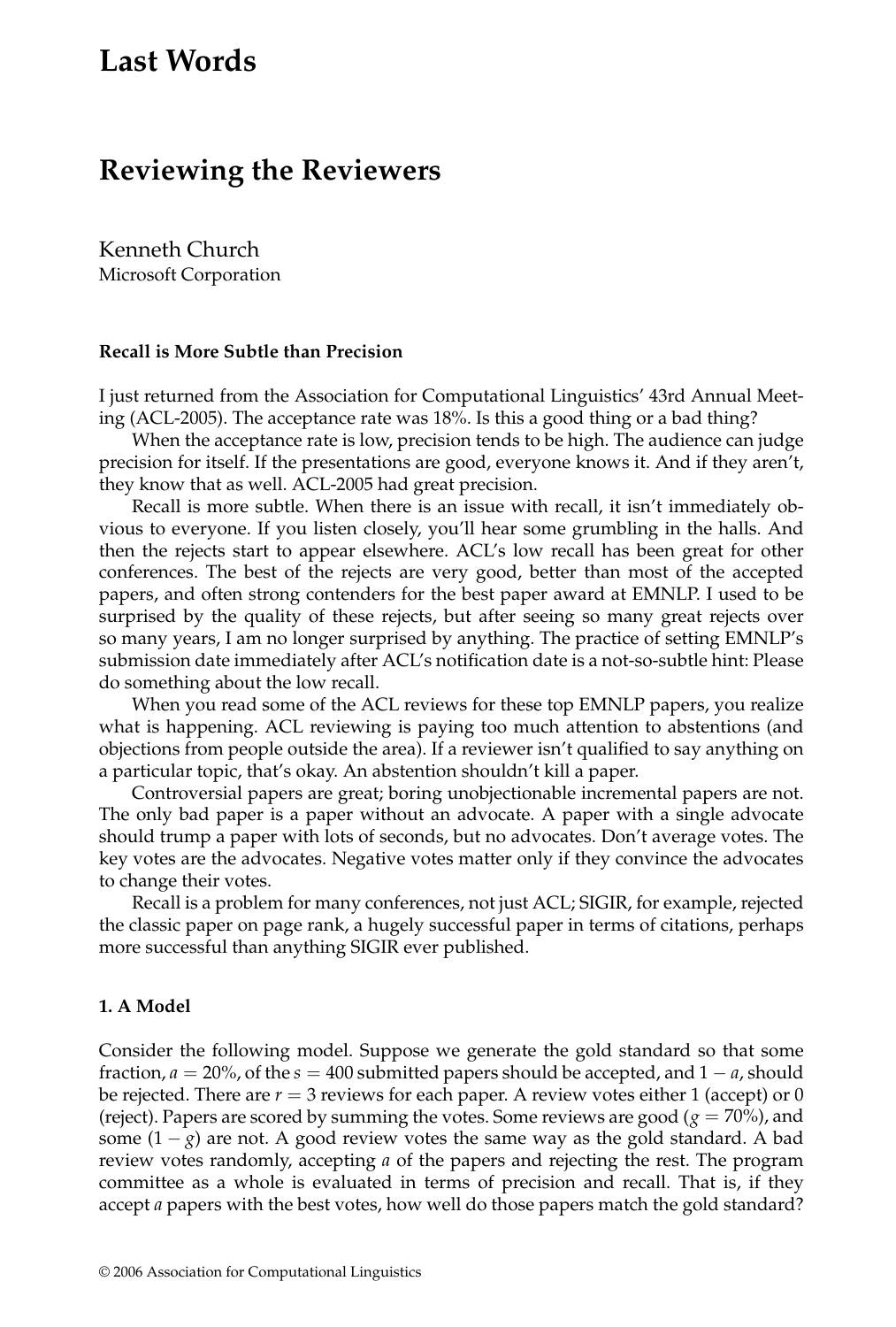



Accepting more papers is an easy way to improve recall. Results vary slightly from run to run because of the non-determinism in the jitter function.

In R (www.r-project.org) notation, we can express this model as

```
a=0.2 # acceptance rate
s=400 # submissions
r=3 # reviews per paper
g=0.7 # mixture of good to random reviews
gold = rhinom(s, 1, a)good = matrix(rbinom(s*r, 1, g), ncol=r)score = good*gold +
   (1-good)*matrix(rbinom(s*r,1,a),ncol=r)
accept = rank(jitter(apply(score, 1, sum)))>(s*(1-a))precision = sum(accept * gold)/sum(accept)
recall = sum(accept * gold)/sum(gold)
```
According to this model, recall can be improved in at least three ways:

- Plan A: Increase *a* (acceptance rate)
- Plan B: Increase *r* (reviews per paper)
- Plan C: Increase *g* (mixture of good to random reviews)

We ought to do all of the above, as much as possible. Increasing the acceptance rate is easy. There is no excuse not to. Last century, we kept the acceptance rate low so everyone could hear every paper in a single plenary session. Given the ever increasing submission rates, and other obvious practical modern realities, the old debate over plenary sessions has long since been forgotten. Nevertheless, we still hear a somewhat similar argument, that we can't accept more papers because of some (imagined) constraint involving local arrangements. In fact, ACL-2005 could have accepted more papers than it did; there were empty rooms during much of the meeting. Moreover, local arrangements have obvious financial incentives to come up with creative ways to accept as many papers as possible: more papers  $\rightarrow$  more \$\$ (conference registrations). If we can accept more papers without hurting (real or perceived) precision too much, we ought to do so.

In any case, acceptance rates should never be allowed to fall below 20%. Even though I can't use the model above to justify the magic threshold of 20%, it has been my experience that whenever acceptance rates fall below that magic threshold, it be-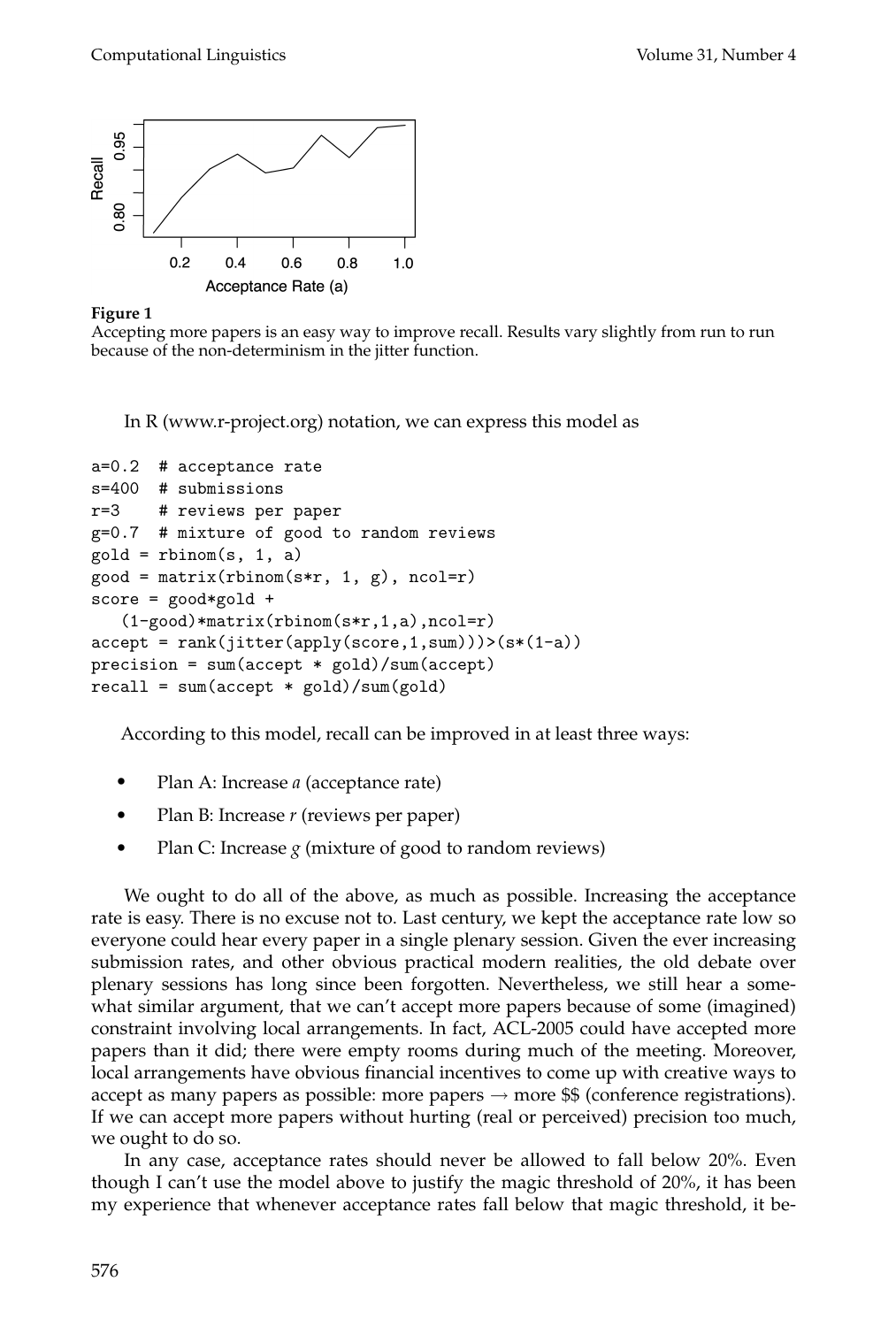

#### **Figure 2**



comes too obvious to too many people just how low the recall is. Magic thresholds like 20% change the tone of the grumbing in the halls into an ugly swap meet. Many of the leaders of the field were exchanging tales at ACL-2005 about inappropriate rejections. Pleasant fairy tales like the reviewing-is-perfect myth make people comfortable. It is hard to believe in fairy tales when too many people know the facts. And it's hard to maintain plausible deniability when everyone knows what everyone knows.

Plan B and Plan C are probably unrealistic. Whenever we have extra reviewers, we ought to use them to increase recall by increasing the number of reviews per paper, but realistically, as submissions go up and up and up, we're unlikely to have lots of spare reviewers. However, if the community fails to accept Plan A (increasing acceptance rate), then we could retaliate with Plan B as a deterrent. It the community won't let us to do the right thing (increase acceptance rates), then we can punish them with more and more papers to review until they "appreciate" the merits of Plan A.

As for Plan C, of course, life would be good if reviewers were better than they are. Unfortunately, reviewers do what reviewers do. Some reviewers are conservative and some are really conservative and some are really really conservative. Reviewers love safe (boring) papers, ideally on a topic that has been discussed before (ad nauseam). Precedents are good; novelty is bad. The process discourages growth (contributions from new blood on new topics). But the survival of the organization depends on new blood. We need to liberalize the process, or else.

Meta-reviewers and area chairs should do as much as they can, but it will never be enough. It is up to the meta-reviewers to make sure that a paper with an advocate trumps a paper with three seconds. Controversy is good; boring is bad. The metareviewers should maintain a reserve of designated tie-breaker reviewers. The reserve should be highly respected (and highly opinionated). They need to work quickly and decisively, without too many abstentions, selecting interesting novel papers, and avoiding the safe boring unobjectionable papers that tend to do relatively well on the first round with the first tier of reviewers.